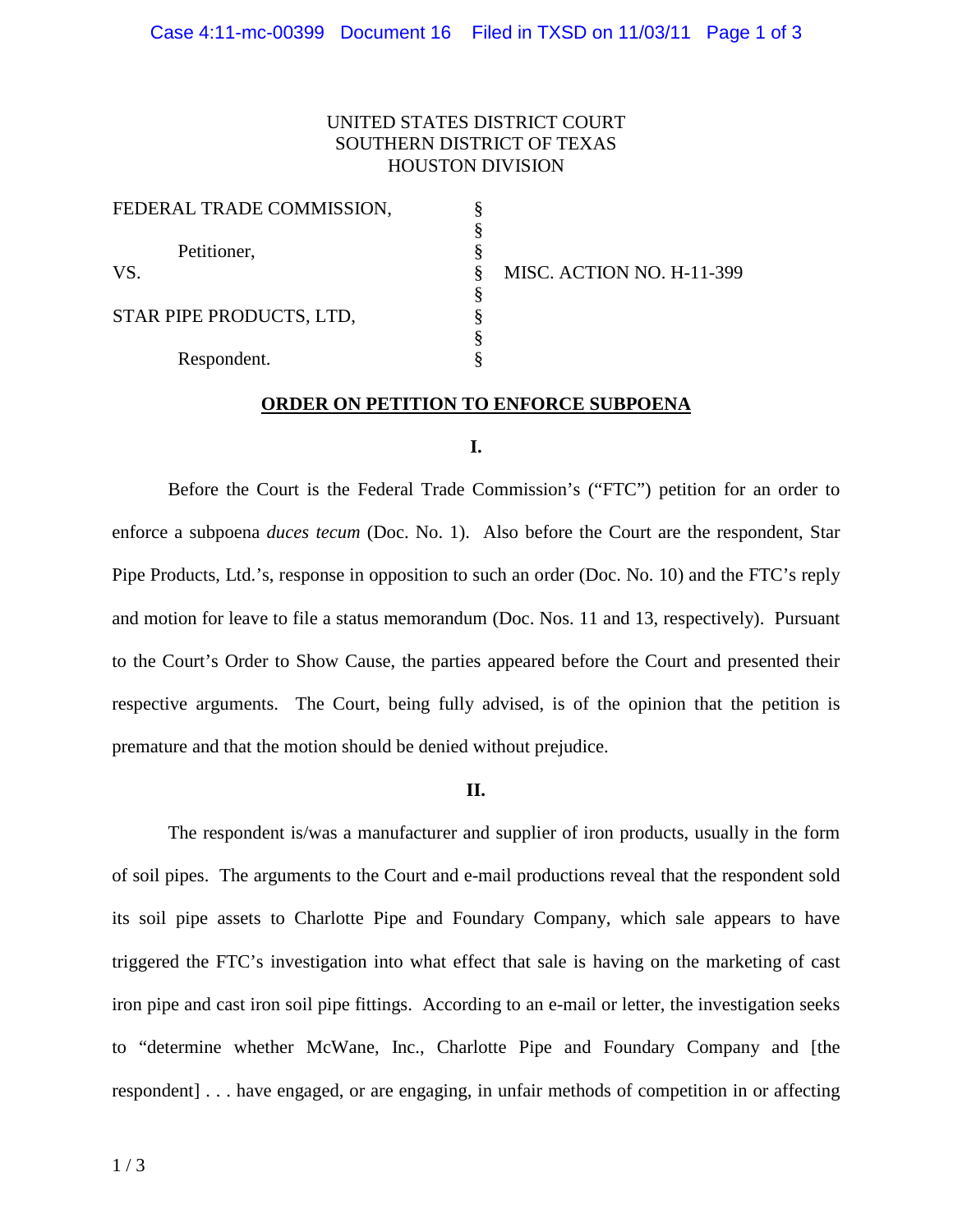### Case 4:11-mc-00399 Document 16 Filed in TXSD on 11/03/11 Page 2 of 3

 commerce in violation of Section 5 of the FTC Act 15 U.S.C. § 54 . . ., or Section 7 of the Clayton Act, 15 U.S.C. § 18" through policies, programs or agreements relating to pricing and sale of soil pipe and fittings.

 process subpoena *duces tecum*, pursuant to its statutory authority under Section 3 of the FTC Act, 15 U.S.C. §§ 43, 46 and 49. According to the respondent, counsel accepted the subpoena and contacted the FTC on July 6, to discuss the scope of the subpoena, agree on modifications and obtain an extension of the return date. The FTC agreed to a return date of July 31, and expressed that it did not expect the respondent to comply by July 31, in light of ongoing discussions between the FTC and the respondent. On or about June 17, 2011, the FTC issued the respondent an administrative compulsory

 compliance to October 3. In the meantime, additional documents were produced. Nevertheless, disputes arose concerning the scope and extent of the produced documents. By October 3, the respondent had produced some 41,000 pages of documents and declared that production was completed. The FTC disagreed, asserting that the respondent's production and compliance were insufficient in four (4) respects: (a) the respondent has made unilateral determinations of the relevance of certain documents or the information contained therein; (b) the respondent has not searched back-up tapes for other relevant data; (c) the respondent has not searched the e-mail account of a key employee; and (d) the respondent has produced an inadequate privilege log. On August 1, documents were produced. As well, an agreement was reached to extend

 memorandum advising the Court that additional data had been produced and/or promised. As well, the respondent argues, and the FTC acknowledges, that as late as the day prior to this hearing, the respondent modified its privilege log and engaged a contractor with the appropriate Since the FTC filed its petition, and prior to the hearing this day, the FTC filed a status